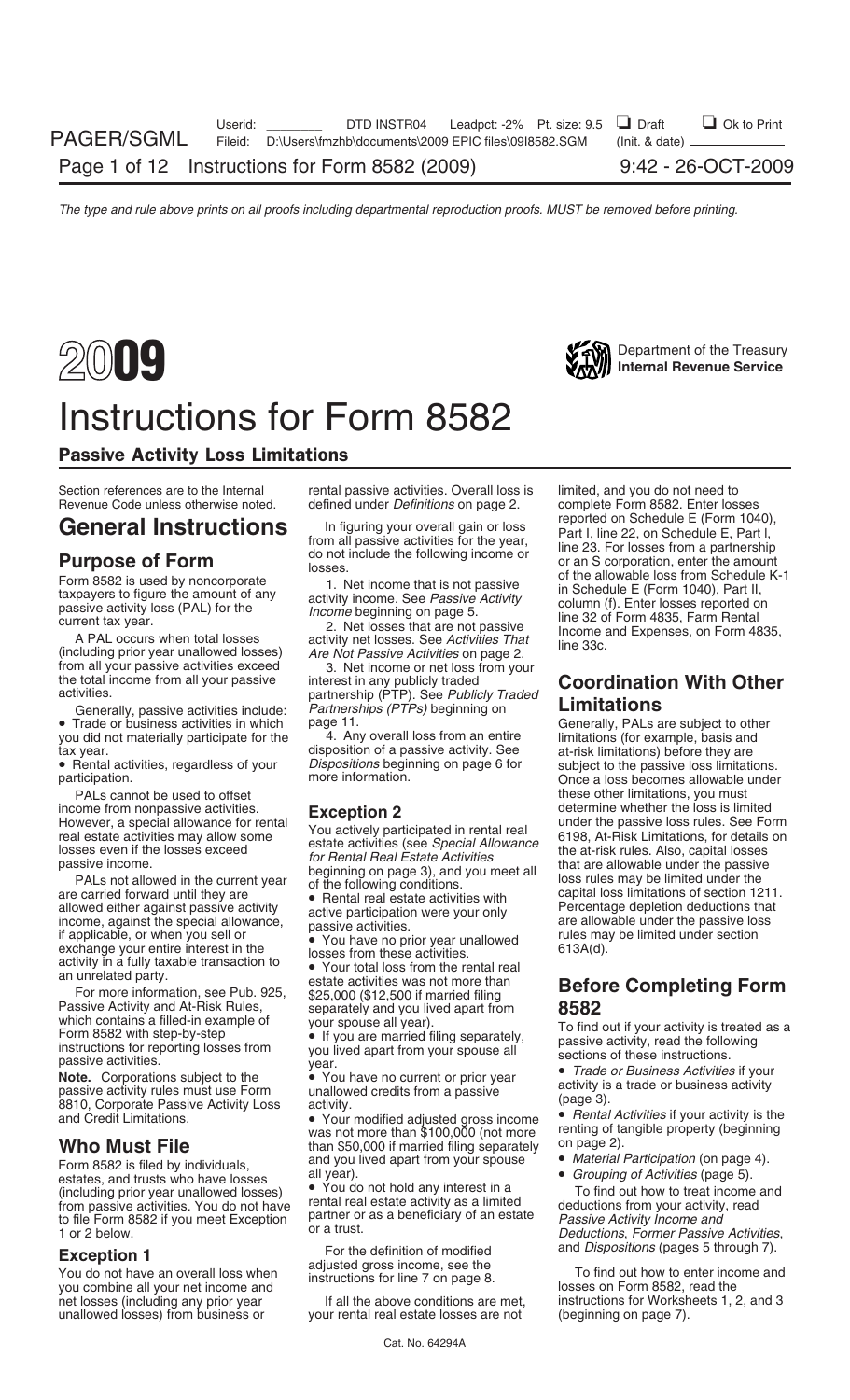year deductions over current year **Note.** If a rental real estate activity is income from the activity. This includes not a passive activity for the current

a prior year and carried forward to the other of the working interest may be tax year under section 469(b). See treated as passive activity gross in

## **Activities That Are Not** 4. The rental of a dwelling **Activities That Are Not** used as a residence if section

which you materially participated if you home was rented at a fair rental. of the services, the type and amount of were a "real estate professional" for the 5. An activity of trading personal labor required to perform the

For purposes of item (2), each<br>interest in rental real estate is a<br>separate activity, unless you elect to<br>treat all interests in rental real estate as<br>A rental activity is a passive activity<br>investment if the main purpose treat all interests in rental real estate as A rental activity is a passive activity investment if the main purpose of one activity. For details on making this even if you materially participated in the holding the propert one activity. For details on making this even if you materially participated in the election, see page E-2 of the activity (unless it is a rental real estate instructions for Schedule E (Form activity in which you materially rental income is less than 2% of the<br>participated and you were a real estate smaller of the unadjusted basis or the

income from the activity. This includes<br>
any current year gains or losses from year, any prior year unallowed loss is<br>
the disposition of assets or an interest<br>
in the activity. See *Former Passive Activities*<br> **Overall ga** 

Frior year unallowed losses. These converted your general partner interest involves renting more than one class of<br>are the losses from an activity that were to a limited partner interest during the property, multiply the a are the losses from an activity that were to a limited partner interest during the property, multiply the average period of disallowed under the PAL limitations in year), some of your income and losses customer use of each year), some of your income and losses customer use of each class by the ratio<br>from the working interest may be so file gross rental income from that tax year under section 469(b). See treated as passive activity gross income class to the activity's total gross rental treated as passive activity gross income. The activity's average period expanding Regulations section 1 Regulations section 1.469-1(f)(4) and and passive activity deductions. See income. The activity's average period of  $\frac{1.469 \cdot 1}{1.600 \cdot 1}$  Temporary Requlations section customer use equals the sum of these Temporary Regulations section customer use equals the sum of these  $1.469-1T(e)(4)(ii)$ .

**Passive Activities** 280A(c)(5) applies. This section applies Significant personal services include The following are not passive activities. if you rented out a dwelling unit that you only services performed by individuals.<br>1. Trade or business activities in also used as a home during the year for To determine if person 1. Trade or business activities in also used as a home during the year for To determine if personal services are<br>ich vou materially participated for the a number of days that exceeds the significant, all relevant facts and which you materially participated for the a number of days that exceeds the significant, all relevant facts and<br>greater of 14 days or 10% of the circumstances are taken into greater or 14 days or 10% of the circumstances are taken into<br>2. Any rental real estate activity in number of days during the year that the consideration, including the frequency<br>2. Any rental real estate activity in home

activity (unless it is a rental real estate from its appreciation and the gross<br>activity in which you materially entity rental income is less than 2% of the

spouse must separately meet both However, if you meet any of the five Unadjusted basis is the cost of the (2)(a) and (2)(b), without taking into exceptions beginning below, the rental property without regard to depreciatio exceptions beginning below, the rental property without regard to depreciation account services performed by the of the property is not treated as a rental deductions or any other basis other spouse. activity. See *Reporting Income and* adjustment described in section 1016.

**Definitions**<br>
Except as otherwise indicated, the<br>
Except as otherwise indicated, the<br>
redevelopment, construction,<br>
following terms in these instructions are<br>
redevelopment, construction,<br>
following terms in these instruc

the prior year unallowed losses from the activity over the "net income" from the activity over the "net income" from the tax year the activity or (b) the prior year the tax year.<br>
unallowed losses from the activity plus in .69-1T(e)(4)(ii).<br>4. The rental of a dwelling unit you weighted by gross income. See Regulations section  $1.469-1(e)(3)(iii)$ .

were a "real estate professional" for the 5. An activity of trading personal labor required to perform the services,<br>tax year. You were a real estate service to property for the account of owners of and the value of the se

From education and the value of the services relative to the services and the value of the services relative to<br>professional only if:<br>a. More than half of the personal<br>services over the activity. For purposes of the annul

10, participated and you are married filing jointly, one professional). The uncertainty of the unanglusted basis of the property.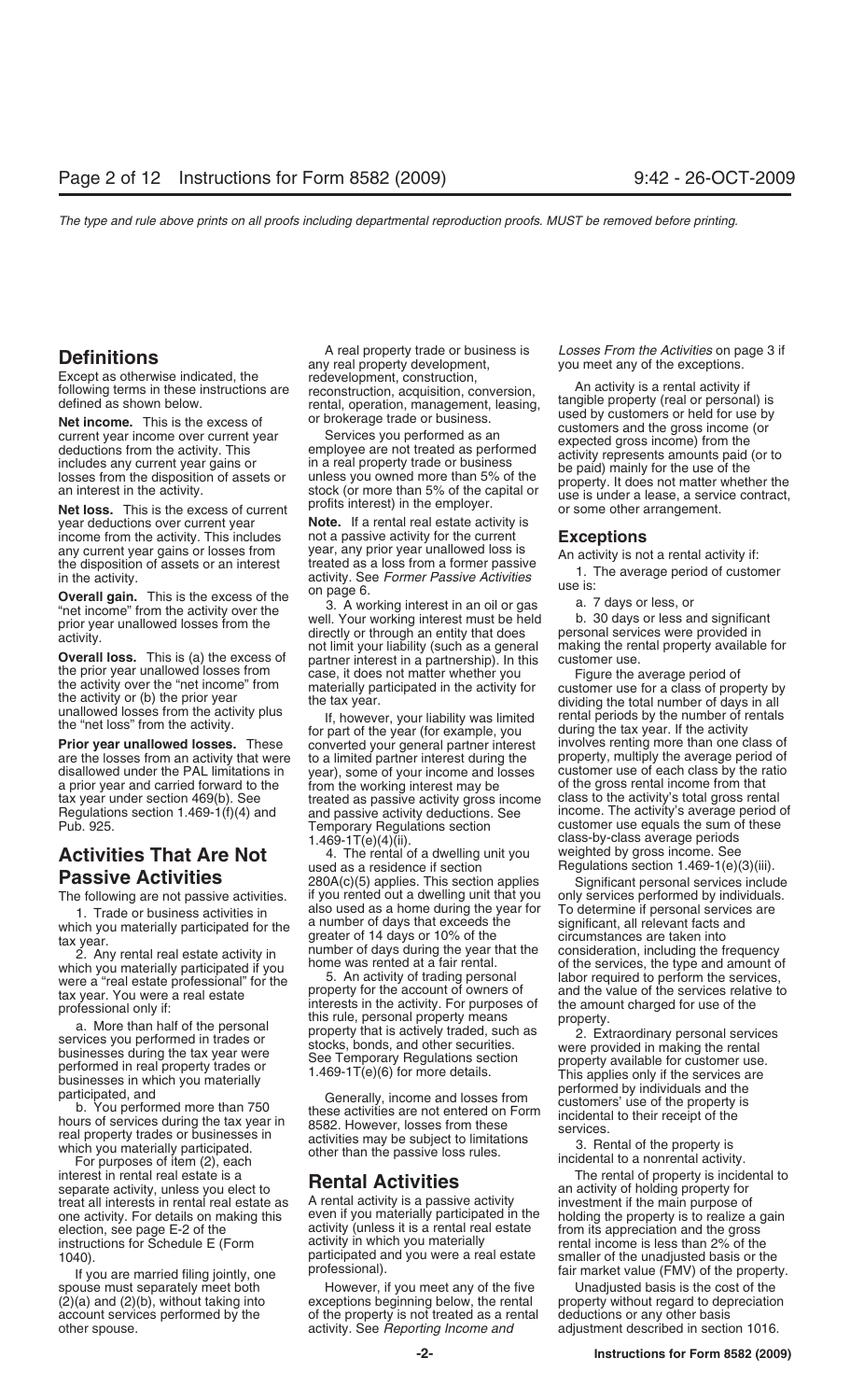during the tax year or during at least 2 passive rental activity on Worksheet 1, of the 5 preceding tax years, and  $\begin{array}{c} 2.0r3. \end{array}$ 

c. The gross rental income from the vorksheet 1 is for passive rental as part of the decedent's estate may<br>property is less than 2% of the smaller real estate activities in which you actively participate in a rental real

example of the convenience to an employee or the convenience to an employee or the convenience of the conventions of the commercial incidental to the activity or activities in revitalization deductions (CRDs) from A qualif

rental activity unless the partnership is **ACTIVITIES** details, see Regulations section engaged in a rental activity.<br>A trade or business activity is an 1.645-1.

year (see Material Participation on losses.<br>
page 4).<br> **Special Allowance for**  $\bullet$  \$25,000 for single individuals and

From the activity on Worksheet 3.<br>
• If the activity is a trade or business<br>
active participation. If you actively<br>
active participation. If you actively<br>
active participation. If you actively<br>
and lived apart from their s

of the five exceptions, it is generally a to the general rule disallowing losses in **limitation.** If your modified adjusted passive activity. However, special rules excess of income from passive

The rental of property is incidental to through a PTP or if any of the rules The special allowance is not a. You own an interest in the trade *Passive Income* on page 6 apply. See or business activity during the tax year, the PTP rules beginning on page 11.

b. The rental property was mainly and the special rules apply, wear.<br>If none of the special rules apply, the special rules apply, the restate or a qualifying during the tax year or during at least 2 bassive rental activity 2. or 3. that made an election to treat the trust

# Page +/.<br>
• If the activity is a trade or business<br>
activity in which you did not materially<br>
participate, enter the income and losses<br> **Activition**<br> **Activition**<br> **Activition**<br> **Activition**<br> **Activition**<br> **Activition**<br> **A**

If the rental activity did not meet any This special allowance is an exception **Modified adjusted gross income** apply if you conduct the rental activity activities. Let us and the 7 on page 8) is \$100,000 or less

a trade or business activity if: described under *Recharacterization of* available if you were married, are filing with your spouse at any time during the<br>vear,

property is less than 2% of the smaller<br>
of the unadjusted basis or the FMV of<br>
the property.<br>
Lodging provided for the employer's<br>
Lodging provided for the employer's<br>
allowance for Rental Real Estate<br>
Allowance for Renta

incidental to the activity or activities in<br>
which the employee performs services. Then the rental real estate activities CRDs) from<br>
which the employee performs services. Then the rental real estate activities creator dec

**Example.** It a partner contributes 1, 2, and 3 beginning on page 7. The election the use of property to a partnership,<br>
the use of property to a partnership,<br>
the executor (if mone of the partner's distributive share<br>
of

Also, a partner's gross income from<br>
an activity forted an actival divity or<br>
an activity treated a sincidental to an<br>
an activity of holding property for<br>
an activity of holding property for<br>
an activity is an activity o

- 
- 
- 
- 
-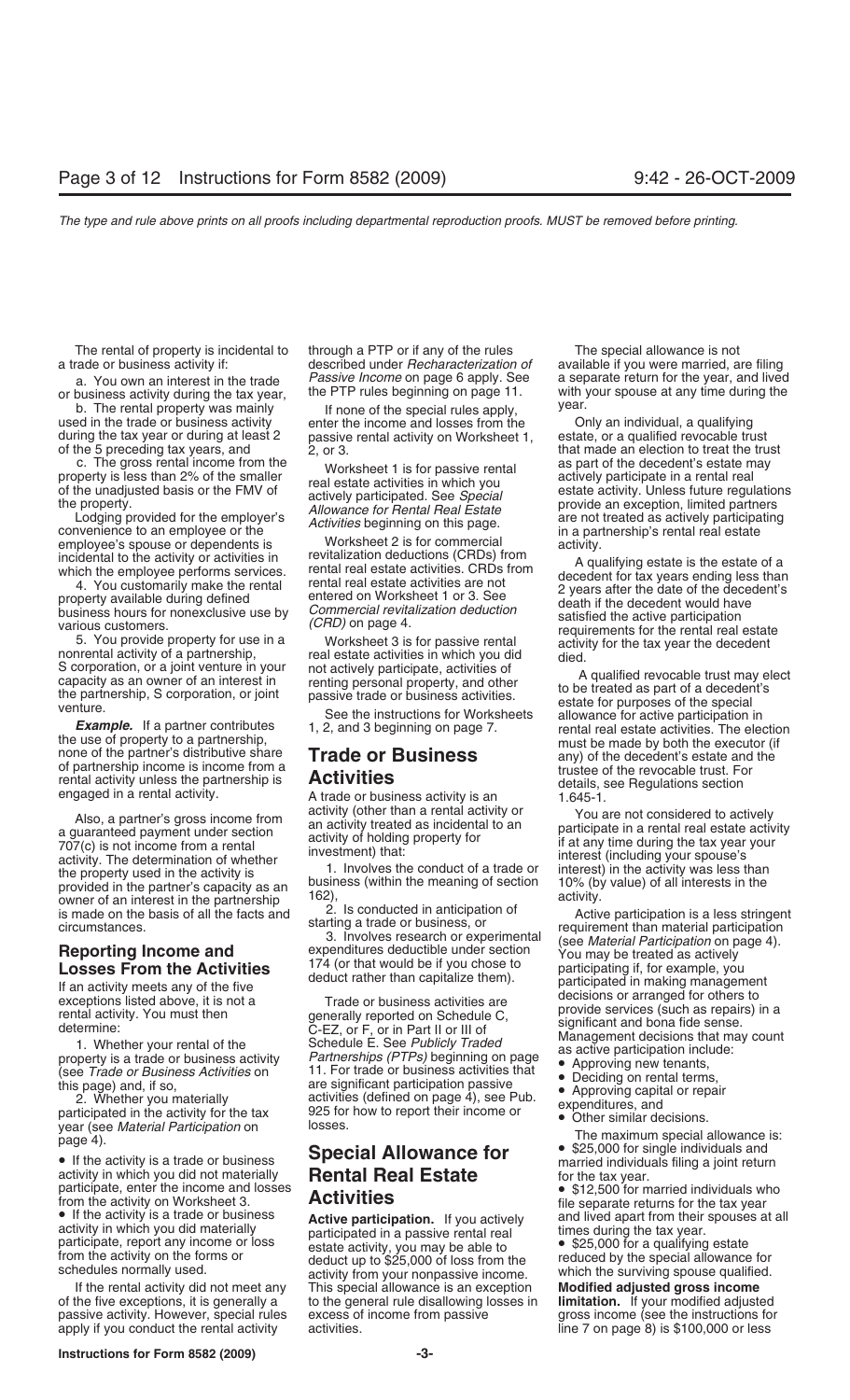(\$50,000 or less if married filing appointment books, calendars, or **Test for a spouse.** Participation by separately), your loss is deductible up narrative summaries. you materially your spouse during the tax year in an to the amount of the maximum special Tests for individuals You materially activity you own may be counted as

**(CRD).** The special \$25,000 allowance than 500 hours.<br>for the CRD from rental real estate **A** significant participation activity is For the CRD from rental real estate<br>activities is not subject to the active<br>activities is not subject to the active<br>gross income limits discussed earlier. <br>activity in which provided adjusted you participation rules or mod CRD from rental real estate activities preceding tax years. However, for purposes of the (see Part III). See the instructions for  $\,$  6. The activity is a personal service material participation tests, you are not Worksheet 2 on page 8. For general activity in which you materially treated as a limited partner if you also<br>information about the CRD, see Pub. participated for any 3 (whether or not were a general partner in the 954, Tax Incentives for Distressed consecutive) preceding tax years.

any work done in connection with an an performing arts, consulting, or in any<br>activity if you owned an interest in the other trade or business in which capital A limited partner's share of an<br>activity at the time you did t activity at the time you did the work. is not a material income-producing electing large partnership's taxa<br>The capacity in which you did the work factor. The capacity in which you did the work factor.<br>does not matter. However, work is not all the facts and business and rental activities is treated does not matter. However, work is not the facts on all the facts and business and rental activities is treated<br>participation if:<br>participation if:

• It is not work that an owner would<br>customarily do in the same type of substantial basis during the tax year. activity.<br>You did not materially participate in **Specia** 

the work was to avoid the disallowance however, if you participated in the **spouses of farmers.** Certain retired of losses or credits from the activity of activity for 100 hours or less during the or disabled farmers and s

**Proof of participation.** You may Your participation in managing the prove your participation in an activity by activity does not count in determining activity if the real property used in the any reasonable means. You do means. For this purpose, reasonable b. Any individual spent more hours **Estates and trusts.** The PAL

participation rules, use Worksheet 1 barticipation activity for the tax year, both use.<br>(see page 7). The finances or and you participated in all significant and 3. Monitoring the finances or<br>**Commercial revitalization ded Commercial revitalization deduction** participation activities during the year operations of the activity commention<br>CRD). The special \$25,000 allowance for more than 500 hours.

participated for any 3 (whether or not were a general partner in the consecutive) preceding tax years. partnership at all times during the

Communities, and section 1400I. <br>An activity is a personal service partnership's tax year ending with or<br>Authin your tax year (or, if shorter, action of the partnership's **Material Participation**<br>
For the material participation tests listed<br>
below, participation generally includes<br>
any work done in connection with an<br>
any work done in connection with an<br>
during the portion of the partnershi

participation if: circumstances, you participated in the as income or loss from the conduction if:<br>
• It is not work that an owner would activity on a regular, continuous, and single passive trade or business

activity, and You did not materially participate in **Special rules for certain retired or** • One of your main reasons for doing the activity under this seventh test, **disabled farmers and surviving** of losses or credits from the activity activity for 100 hours or less during the or disabled farmers and surviving under the passive activity rules. tax year.

means include, but are not limited to, during the tax year performing services limitations apply in figuring the identifying services performed over a in the management of the activity than distributable net income and taxable<br>period of time and the approximate you did (regardless of whether the income of an estate or trust. The rule services during that period, based on management services). This purpose have not yet been issued.

to the amount of the maximum special<br>allowance referred to in the preceding<br>paragraph.<br>If your modified adjusted gross<br>income is more than \$100,000 (\$50,000<br>if married filing separately) but less than<br>if married filing sep

\$150,000 (\$75,000 if married filing  $\frac{1}{2}$ . Your participation in the activity<br>since is for investors. Work done as an<br>limited to 50% of the difference<br>between \$150,000 (\$75,000 if married and the participation in the

income of an estate or trust. The rules number of hours spent performing the individual was compensated for the for determining material participation for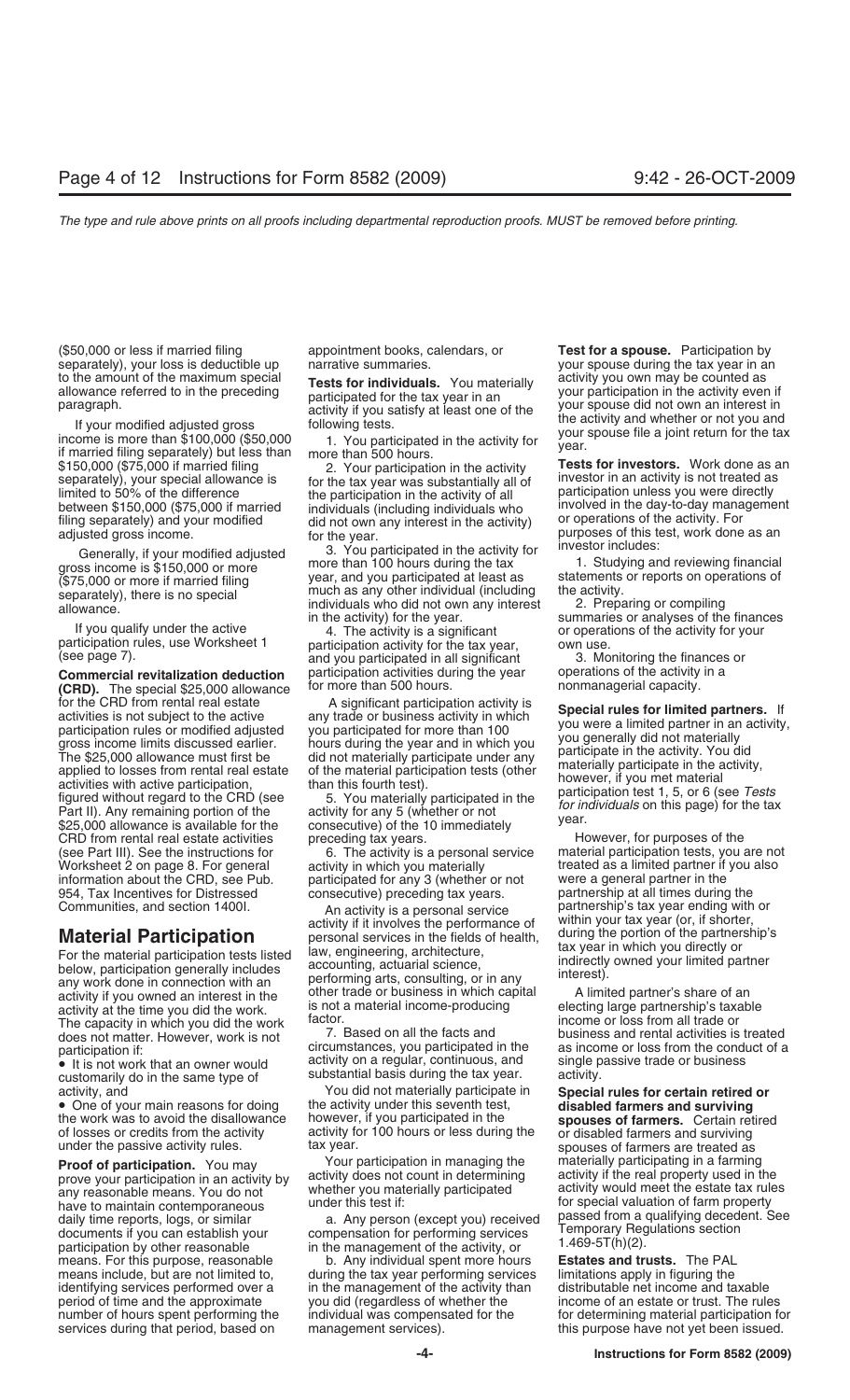economic unit for the measurement of and in a different type of business and in they can be found in column (c) of your gain or loss under the passive activity in a different type of business and in 2008 Worksheet 5.<br>
whic

ownership interest in a bakery and a borrowing entity has the same<br>movie theater in Baltimore and in a borrowing entity has the same proportional ownership interest in the

Once you choose a grouping under<br>these rules, you must continue using<br>that grouping in later tax years unless a<br>material change in the facts and<br>circumstances makes it clearly<br>circumstances makes it clearly<br>circumstances m

relative to the trade or business activity passive activity. If, however, the business, and gain or loss from the or vice versa, or partnership or S corporation must state disposition of property that produces or vice versa, or partnership or S corporation must state disposition of produces that property that property that produces that produces of property that produces of property that produces of property that property that p

proportionate ownership interest in the income or deduction is passive activity activity may be grouped with the trade

**Grouping of Activities** and property with an activity involving the rental of  $\blacksquare$  The partnership or S corporation real property with an activity involving does not have a record of any the rental of personal property business activities or rental activities personal property provided in the passive activities of the partnership<br>may be treated as a single activity if the connection with the real property or vice or S corporation. If you

which you hold an interest as a limited Whether activities make up an partner or as a limited entrepreneur (as **Self-Charged Interest**<br>propriate economic unit depends on defined in section 464(e)(2)) if that Certain self-charged interest i appropriate economic unit depends on defined in section 464(e)(2)) if that Certain self-charged interest income or<br>all the relevant facts and other activity engages in holding, deductions may be treated as passive all the relevant facts and other activity engages in holding, but deductions may be treated as passive activity engages in holding, deductions may be treated as passive activity circumstances. The factors given the produci circumstances. The factors given the producing, or distributing motion picture activity gross income or passive activity greatest weight in determining whether films or videotapes; farming; leasing deductions if the loan proceeds are<br>activities make up an appropriate section 1245 property; or exploring for used in a passive activity. General section 1245 property; or exploring for used in a passive activity. Generally or exploring oil and gas resources or used in a passive activity. Generally economic unit are: or exploiting oil and gas resources or self-charged interest income and<br>
conomic unit are: or exploiting oil and gas resources or self-charged interest income and<br>
deductions result from loans between

### extivity,<br>
• A Baltimore activity and a **Passive Activity Income** To figure your overall gain or loss from<br>
Philadelphia activity, or **and Doductions** all passive activities or any passive **and Deductions**<br>**and Deductions**

The IRS may regroup your activities<br>
if your passive activity is reported on<br>
if your grouping fails to reflect one or<br>
if your grouping fails to reflect one or<br>
if your grouping fails to reflect one or<br>
if your grouping f activity income and passive activity at the time of the disposition.<br> **Limitation on grouping certain** include the activity to activities. The following activities may figure the amount to enter on Form include the followi

a. The rental activity is insubstantial with the net income or net loss from the the ordinary course of a trade or<br>ative to the trade or business activity passive activity. If, however, the business, and gain or loss from b. Each owner of the trade or an item of gross income or deduction portfolio income or is held for rental activity. If so, the portion of the gross income or a passive activity  $1.469-2T(c)(3)$ . rental activity involving the rental of deduction (respectively), include that • Alaska Permanent Fund dividends.<br>
property used in the trade or business amount in the net income or net loss • Personal service income, incl property used in the trade or business amount in the net income or net loss • Personal service income, inclusions, activity may be grouped with the trade entered on Form 8582 and the salaries, wages, commissions, or business activity. The self-employment income from trade or

**ENTION** prior year unallowed losses from

1. Similarities and differences in geothermal deposits.<br>
types of trades or businesses,<br>
2. The extent of common control,<br>
3. The extent of common control,<br>
2. The extent of common<br>
2. The extent of common<br>
2. The extent o 4. Geographical location, and<br>
5. Interdependencies between or<br>
among the activities.<br>
among the activities.<br>
among the activities.<br>
among the activities.<br>
among the activities.<br>
These rules to group those activities<br>
thes these rules to group those activities and only of corporation to another partnership<br>S corporation if each owner in the<br>S corporation if each owner in the<br>borrowing entity has the same movie theater in Baltimore and in a<br>
bakery and a movie theater in<br>
Philadelphia. Depending on all the<br>
relevant facts and circumstances, there<br>
may be more than one reasonable<br>
may be more than one reasonable<br>
disconducte method for grouping your activities. For a partner or shareholder may not instance, the following groupings may<br>
instance, the following groupings may treat as separate activities those activities are activities or may no

• Four separate activities.<br>Take into account only passive activity activity income. Do not enter income<br>Oneo you shapes a grouning under

activities. The following activities have activity activities in a passive activity.<br>
The following activities had the worksheets.<br>
1. A rental activity with a trade or business activity unless the activities activity thro business activity has the same separately to you, and the gross investment (see section 163(d)(5)). See proportionate ownership interest in the income or deduction is passive activity Temporary Regulations section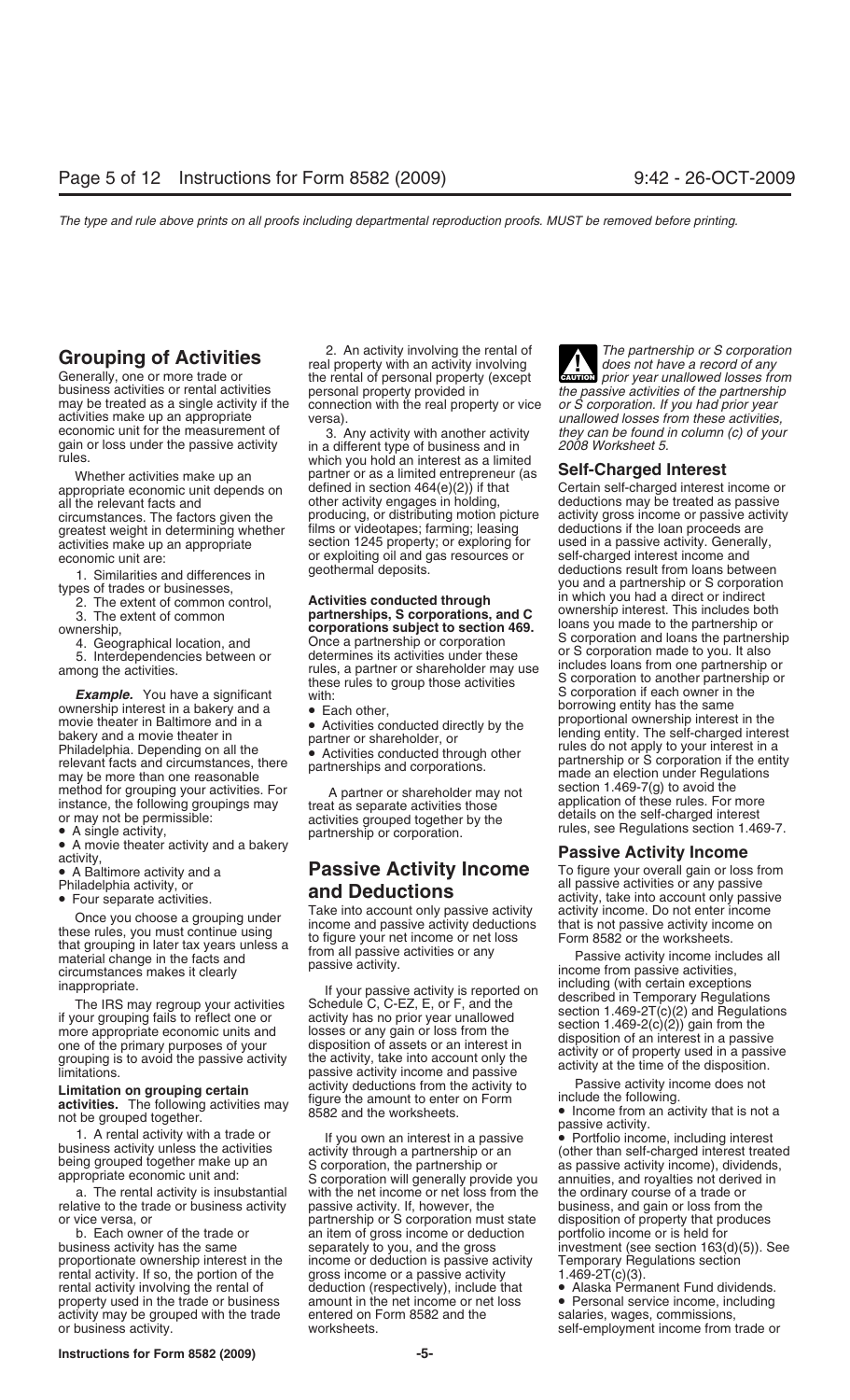business activities in which you Income from the following sources than passive activities. See Temporary materially participated for the tax year, may be subject to the net income Regulations section 1.469-2T(d)(7).<br>deferred compensation, taxable social recharacterization rules. • Deductions for losses from fire, deferred compensation, taxable social recharacterization rules. <br>security and other retirement benefits. <br>**•** Significant participation passive storm, shipwreck, or other casualty or security and other retirement benefits,  $\bullet$  Significant participation passecurity and payments from partnerships to activities defined on page 4. Temporary Regulations section the unadjusted basis of the property is  $1.469-2T(c)(4)$ .

• Income from positive section 481 • Passive equity-financed lending<br>adjustments allocated to activities other activities. adjustments allocated to activities other activities.<br>than passive activities See Temporary • Rental of property incidental to a than passive activities. See Temporary • Rental of property incidental to a **Former Passive**

A former passive activity is any activity<br>
• Income from an oil or gas property if<br>
working capital.<br>
the property for any toxis that was a passive activity in a prior tax<br>
you treated any loss from a working<br>
interest i

**Passive Income from passive activities**<br>
Certain income from passive activities<br>
Certain income from passive activities<br>
must be recharacterized and excluded that may be disallowed under<br>
must be recharacterized and exclu Pub. 925 to find out how to report net<br>income or loss from these sources. For beginning before 1987, but for basis or<br>more information, see Temporary at-risk limitations. Regulations section 1.469-2T(f) and • Net negative section 481 Unrecognized gain as of the Regulations section 1.469-2(f).<br>Regulations section 1.469-2(f). adjustments allocated to activities other beginning of the current

partners for personal services. See • Rental of property if less than 30% of severity do not recur regularly in the Temporary Requilitions section

Regulations section 1.469-2T(c)(5). development activity.<br>• Income or gain from investments of  $\bullet$  Rental of property to a nonpassive • Income or gain from investments of **•** Rental of property to a nonpassive **Activities**<br>
working capital. A former passive activity is any activity activity activity.

vection 1.469-2(c)(6). Passive activity deductions include unallowed loss and any current year<br>● Any income from intangible property all deductions from activities that are net income from the activity on Form if your per passive activities for the current tax 8582 and the applicable worksheets.<br>year and all deductions from passive the current vear not income from the

*Regulations section 1.469-2(1).* See *Passive activity deductions include* do not enter the amounts on Form *Recharacterization of Passive Income* losses from a disposition of property 8582. below.<br>
■<br>
■<br> **•** Overall gain from any interest in a<br> **e** Overall gain from any interest in a<br>
<br> **e** Overall gain from any interest in a<br>
<br> **e** Overall gain from any interest in a<br>
<br> **e** Overall gain from any interest in

from theft if losses similar in cause and

• The deduction allowed for one-half of self-employment taxes.

contributed to the creation of the vear and all deductions from passive<br>
• Any income treated as not from a<br>
• Any income treated as not from a<br>
passive activity under Temporary<br>
Fegulations section 1.469-2T(f) and<br>
Regul

refunds.<br>
your entire interest in an activity.<br>
Despite activity deductions do not be passive activity, follow the rules below<br>
passive activity, follow the rules below

• Income from a covenant not to the selection of the selection of the selection of a casualty or the metallical to the property of all or property be the selection of the selection of the selection of the coverage interest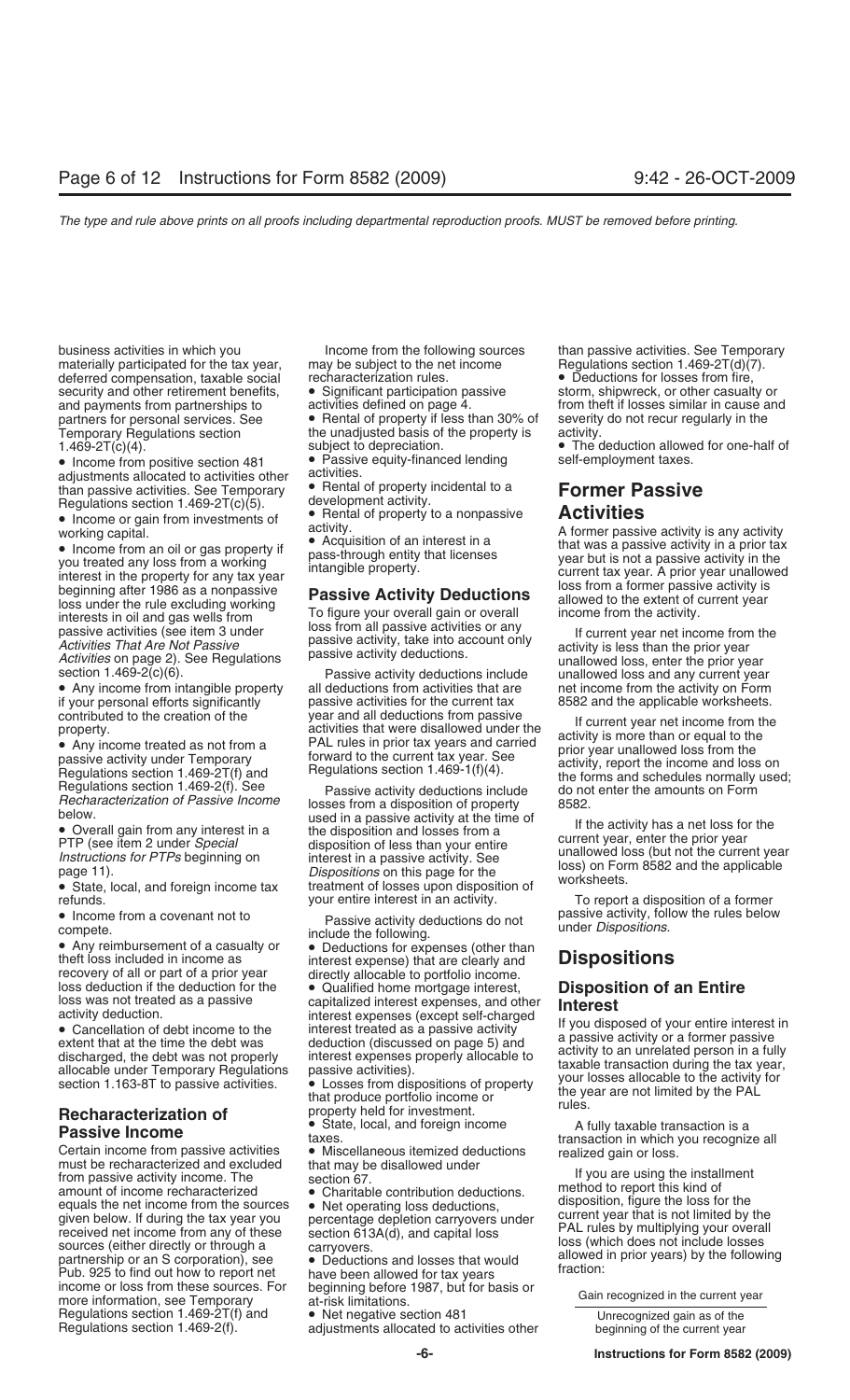A partner in a PTP is not treated as the current year loss of \$2,800 in • Worksheet 3 is used for all other having disposed of an entire interest in column (b), and the prior year passive activities.<br>an activity of a PTP until there is an unallowed loss of \$12,650 in column an activity of a PTP until there is an unallowed loss of \$12,650 in column See Pub. 925 for examples showing<br>entire disposition of the partner's (c).<br>interest in the PTP. **Example 2. Activity with overall** bow to complete

net income or loss and prior year<br>
unallowed losses from the activity. All \$2,445 after combining the gain and<br>
the net income and losses are reported losses, none of the amounts are<br>
on the forms and schedules normally en

on Form 8582, include the income, **Disposition of Less Than an** losses, and prior year unallowed losses **Disposition of Less Than an and local separate returns and lived with** on Worksheet 1, 2, or 3. **Entire Interest** on Form Sock, include the income,<br>losses, and prior year unallowed losses<br>on Worksheet 1, 2, or 3. **Entire Interest CAUTION** *their spouses at any time during* 

If you have an overall loss when you<br>combine the income and losses, do not allowance of prior year unallowed<br>use the worksheets or Form 8582 for losses.<br>and a Form 4797 gain of \$2,000. You use the worksheets or Form 8582 for<br>the activity. All losses (including prior **Disposition of substantially all of an**<br>year unallowed losses) are allowed in **activity**. You may treat the disposition **Column (b)**. Enter the year unallowed losses) are allowed in **activity**. You may treat the disposition **Column (b)**. Enter the current year need full. Report the income and losses on of substantially all of an activity as a loss for each activit

An overall loss from an entire mericum column (b) on An overall loss from an entire enter the total on An overall on An overall on An overall on An overall of Form 8582.<br>
If an activity has negative loss if you have an an activities. When figuring your modified 2. The net income or loss for the adjusted gross income for line 7 of vear of disposition allocable to the p Form 8582, be sure to take into of the activity disposed of. account the overall loss from the *Example.* A Schedule E rental disposition of the activity.

*gain.* You sell your entire interest in a **Specific Instructions** current year Form 4797 loss of \$4,5<br>rental real estate activity in which you rental real estate activity in which you  $\overline{Part I}$  2009  $P$  actively participated for a gain of  $\overline{Part I}$  2009  $P$  acsively participated for a gain of actively participated for a gain of **Part I—2009 Passive** (\$4,500) in column (b).<br>\$15,525. \$7,300 of the gain is section **Part I—2009 Passive Column (c).** Enter the prior year<br>1231 gain reported on Form 4797, **Activity Los** 1231 gain reported on Form 4797, **ACTIVITY LOSS** unallowed losses for each activity. You Part I, and \$8,225 is ordinary recapture Use Part I to combine the net income find these amounts on Worksheet 5, income reported on F income reported on Form 4797, Part II. and net loss from all passive activities column (c), of your 2008 Form 8582.<br>On line 23 of Schedule E (Form 1040), to determine if you have a passive Enter the total of column (c) fro you report a total loss of \$15,450,<br>which includes a current year \$2,800 Worksheets 1, 2, and 3 to determine 8582.<br>net loss and a \$12,650 prior year the entries for lines 1–3 of Part I, as **Columns (d) and (e).** Combine

activities reportable on Form 8582, you • Worksheet 2 is used for commercial the activity in column (e). Do not enter make the following entries on revitalization deductions (CRDs) from amounts from columns (d) and (e) on Worksheet 1. You enter the  $$15,525$  rental real estate activities (with or

**Reporting an Entire**<br>**Reporting an Entire delayser Service And Service in the Service of the Canadism Proporting an Entire in Analyour entire interest in Worksheet 1<br>Disposition on Schedule D or was your only passive acti Form 4797 Form 4797 Form 4797** of Schedule D of and the loss variable state a current year activities must include the income or senate of \$2,000. You have a current year activities must include the income or senate i

Combine all income and losses<br>(including any prior year unallowed year unallowed loss  $(\$3,330 + $1,115 =$ <br>losses) from the activity for the tax year  $\$4,445)$  on Schedule E, Part II, column activity in both the year the loss loss.<br>
Is the dively participate in both years, enter<br>
If you have an overall gain and you<br>
have other passive activities to report<br>
actively participate in both years, enter<br>
the prior year unallowed loss in column<br>
(c) o

If you have an overall gain and this<br>is your only passive activity or a former<br>passive activity, report all income and<br>losses (including any prior year<br>losses (including any prior year<br>income or net loss from the activity

schedules normally used and do not<br>use Form 8582.<br>If you have an overall loss when you are there is than the substantially all of an entire<br>interest does not trigger the **Example.** A Schedule E rental **Exurcive** interest does not trigger the

revitalization deductions (CRDs) from amounts from columns (d) and (e) on rental real estate activities (with or

If you completely dispose of your entire<br>interest in a passive activity or a former<br>passive activity, you may have to report \$1,115.<br>passive activity, you may have to report \$1,115.

used. Do not enter a prior year unallowed<br>Combine all income and losses and losses and vou enter the net loss plus the prior and loss in column (c) of Worksheet 1

losses (including any prior year income or net loss from the activity for **Column (a).** Enter the current year and the current year income from each activity. Enter the schedules normally used and do not **and the current o** 

separate activity if you can prove with prior year unallowed losses in this<br>reasonable certainty: column. Enter the total of column (b) on

if any, allocable to the part of the If an activity has net income on one<br>activity disposed of and<br>form or schedule and a net loss on aggregate loss from all other passive activity disposed of, and form or schedule and a net loss on<br>activities. When figuring your modified and a come or loss for the another form or schedule, report the net year of disposition allocable to the part amounts separately in columns (a) and of the activity disposed of  $(5)$  of Worksheet 1.

activity has current year income of *Example 1. Activity with overall* \$1,000 on line 22 of Schedule E and a

net loss and a \$12,650 prior year<br>
unallowed loss. You have an overall<br>
gain from the disposition (\$15,525 –<br>
\$15,450 = \$75).<br>
\$15,450 = \$75).<br>
State activities with active<br>  $\frac{1}{2}$  and (e). Combine<br>  $\frac{1}{2}$  columns (d estate activities with active the overall gain for the activity in ectawal sectivity in the setate activities with active the overall gain for the activity in eccause you had other passive participation. gain on the disposition in column (a), without active participation). used when Form 8582 is completed to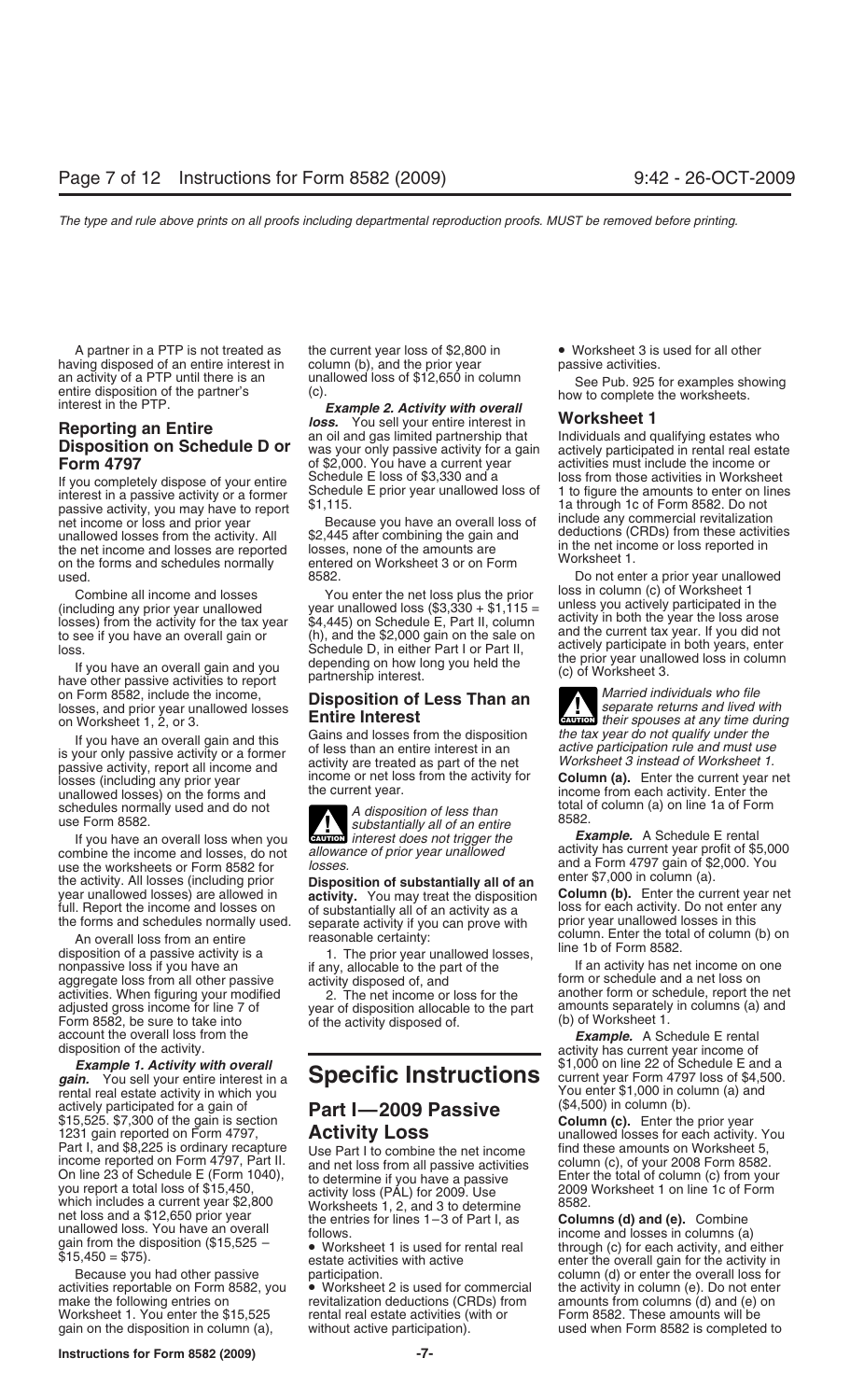to enter on lines 2a and 2b for figure the loss allowed for the current commercial revitalization deductions vear. commercial revitalization deductions year. or (CRD) from rental real estate activities • The tuition and fees deduction.

The prior year of each contained persons filing separate the g. Do not enter more than of column (b) on line 2b of Form 8582.

**Column (c).** Combine the amounts in year are not eligible for the special<br>columns (a) and (b) for each activity<br>allowance. They must enter -0- on line during the year.<br>in column (c). Do not enter amounts from column (c) on Form 8582. These **Line 5.** Enter on line 5 the smaller of **Part III—Special** amounts will be used when Form 8582 the loss on line 1d or the loss on line 4.<br>
is completed to figure the loss allowed *Example.* Line 1d has a loss of<br>
for the current year.<br> **Allowance for**<br> **Example.** Line 1d has a los

**Column (b).** Enter the current year net  $\bullet$  Any rental real estate loss allowed to<br>loss for each activity. Enter the total of<br>column (b) on line 3b of Form 8582.<br>(See the example under *Column (b)* for<br> $\bullet$  *Activities* 

losses for the prior years for each and tier 1 railroad retirement benefits, <sup>11</sup> if you are married filing a separate<br>activity. You find these amounts on **o** The deduction allowed under section return and you and your spo Worksheet 5, column (c), of your 2008 219 for contributions to IRAs and Form 8582. Enter the total of column certain other qualified retirement. Form 8582. Enter the total of column certain other qualified retirement plans,<br>
(c) from your 2009 Worksheet 3 on • The domestic production activities **Part IV—Total Losses**<br>
line 3c of Form 8582. deduction,

enter the overall gain for the activity in

figure the loss allowed for the current column (d) or enter the overall loss for bonds used to pay higher education year.<br>The activity in column (e). Do not enter expenses,<br>the exclusion of amounts received amounts from columns (d) and (e) on  $\bullet$  The exclusion of amounts received amounts from columns (d) and (e) on • The exclusion of amounts received amounts from columns (d) and (e) on<br>**Worksheet 2** to figure the amounts used when Form 8582 is completed to assistance program, Use Worksheet 2 to figure the amounts used when Form 8582 is completed to assistance program,<br>to enter on lines 2a and 2b for figure the loss allowed for the current • The student loan interest deduction,

rental real estate activity. Enter the total returns who lived with their \$12,500 on line 9 if you are married<br>of column (c) Combine the amounts in the spouses at any time during the filing a separate return and you and

\$3,000, line 2c is zero, and line 3d has

Worksheet 3<br>
Use Worksheet 3 to figure the amounts<br>
to enter on lines 3a through 3c for:<br>
to enter on lines 3a through 3c for:<br>
to enter on lines 3a through 3c for:<br>
The saisue trade or business activities<br> **Passive renta** 

line 3c of Form 8582.<br> **Columns (d) and (e).** Combine • The deduction allowed for one-half of **Allowed**<br>
income and losses in columns (a) • self-employment taxes, Use Part IV to

• The exclusion from income of interest PAL (as determined in Part I) allow<br>from series EE and I U.S. savings for 2009 from all passive activities.

(see Commercial revitatization<br>
include in modified adjusted gross<br>
include the following amounts.<br> **Example the delectric starts are to the conduct the delectric starts are the starts are delectric starts and the start a** 

8582. (See the example under *Column* except do not take into account:<br>
(a) for Worksheet 1, on page 7.) <br> **Column (b).** Enter the current year net **column 3582**,<br> **Column (b).** Enter the current year net **column is a colu ENTION** spouses at any time during the

**Column (c).** Enter the unallowed • The taxable amount of social security the amount, if any, on line 10) on line losses for the prior years for each and tier 1 railroad retirement benefits. 11 if you are married filing a return and you and your spouse lived<br>apart at all times during the year.

income and losses in columns (a) self-employment taxes, Use Part IV to figure the amount of the through (c) for each activity, and either  $\bullet$  The exclusion from income of interest PAL (as determined in Part I) allowed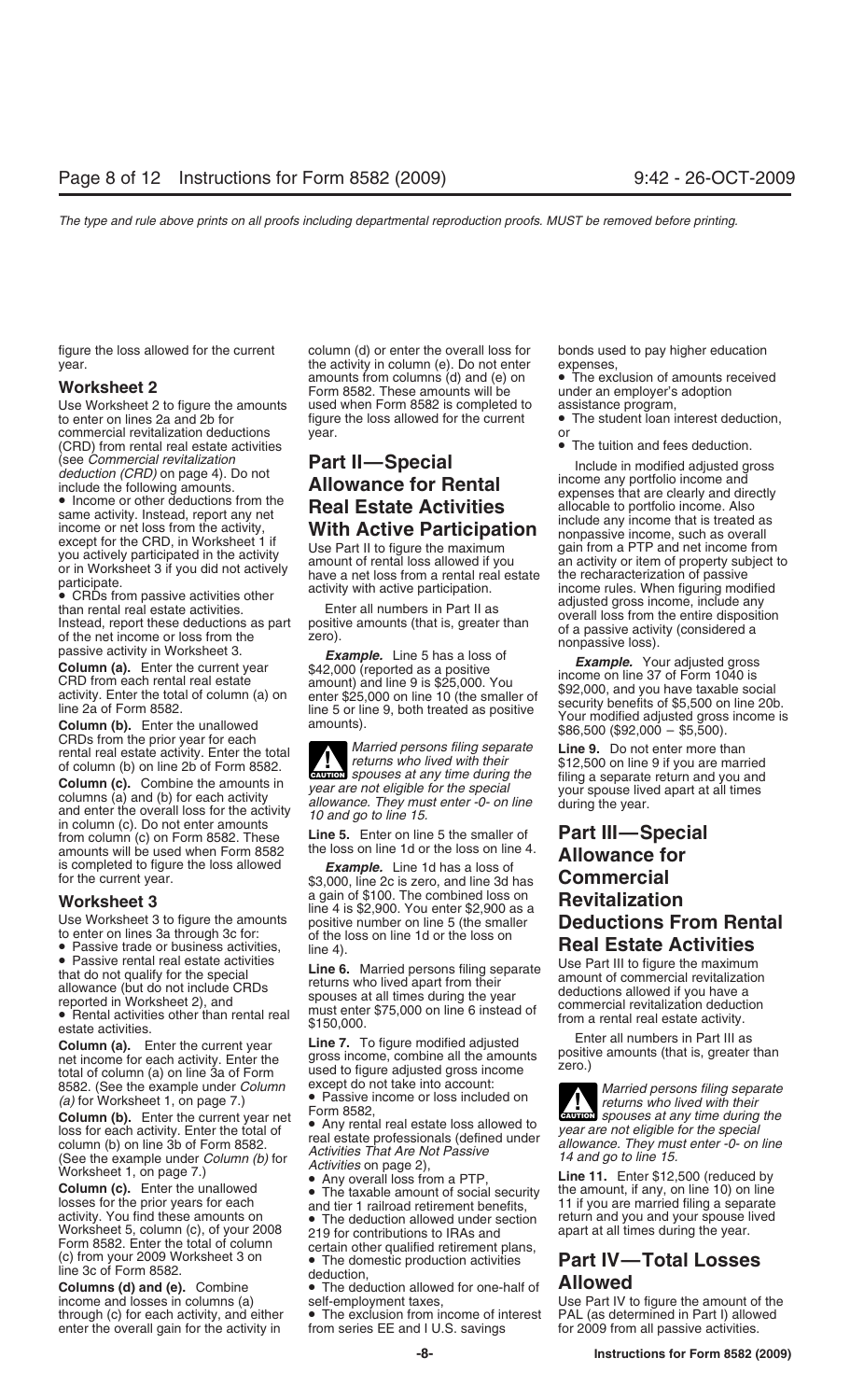those worksheets to figure the overall loss in column (c) of column (e) of Worksheet 1 or column<br>unallowed loss to be carried forward Worksheet 2. unallowed loss to be carried forward Worksheet 2. (c) of Worksheet 2 if you did not have<br>and the allowed loss to report on your  $\bullet$  If you entered amounts on both lines to complete Worksheet 4). Also enter

in columns (a), (b), and (c) for those Worksheet 2. A. Enter the overall loss schedules.<br> **A. Column (a).** Enter the overall loss schedules.<br> **Column (e)** of Worksheet 1 or

If you have activities that show an column (c) of Worksheet 2 for each overall loss in column (e) of Worksheet activity. 1 or 3 or column (c) of Worksheet 2, **Column (b).** Divide each of the **C.** Subtract line **B** from line **A** . . you must allocate your allowed loss on individual losses shown in column (a) line 16 of Form 8582 to those activities by the total of all the losses in column

Complete Worksheet 4 only if you in column (b) must equal 1.00. entered an amount (other than zero) on **Column (c).** Multiply each ratio in **Worksheets 6 and 7** line 10 or 14 of Form 8582. Otherwise, column (b) by the amount on line 10 or These worksheets allocate your<br>skip Worksheet 4 and complete sach ine 14 of Form 8582, and enter the sunallowed and allowed losses for each skip Worksheet 4 and complete line 14 of Form 8582, and enter the Worksheet 5 for all activities in results in column (c). The total of activity.

enter the name of each activity. In the Worksheet 2 on the proper forms and Transactions that must be separately<br>second column, enter the form or schedules.

two columns of Worksheet 4, enter:

| Name of Activity  | <b>Form or Schedule</b> |  |
|-------------------|-------------------------|--|
| <b>Activity X</b> | Sch E, line 28A         |  |
| <b>Activity Y</b> | Sch E, line 28A         |  |

If the loss from an activity is reported in Worksheet 1 or column (c) of be identified separately (as discussed the be identify hoth where separately (as discussed the be identify hoth where separately (as discussed the v more than one place, identify both Worksheet 2 if you did not have to locations in the second column (for absomplete Worksheet 4). locations in the second column (for complete Worksheet 4).<br>
example, Sch E, line 28A/Form 4797, Con Worksheet 5, enter the name of the loss from an activity is reported o example, Sch E, line 28A/Form 4797, Con Worksheet 5, enter the name of the loss from an activity is reported on line 2). If you need additional space, each activity and the form or schedule Schedule E, even though part of show this information on an attached and line number on which the loss will loss is a current year Schedule E<br>statement.

from Worksheets 1 and 2 as follows. from Worksheet 2 on a separate line On Worksheet 6, enter the name of • If you entered an amount on line 10, (even if the amount is from an activity each activity and the form or schedule list on Worksheet 4 all activities with an also shown on Worksheet 1 or 3) and and line number on which the loss is overall loss in column (e) of and the and "CRD" after the name of the section of the stample for overall loss in column (e) of add "CRD" after the name of the

8582 and the following instructions for list on Worksheet 4 all activities with an from column (d) of Worksheet 4 (from

and the allowed loss to report on your  $\bullet$  If you entered amounts on both lines to complete Worksheet 4). Also enter forms and schedules for 2009. 10 and 14 of Form 8582, you must the losses, if any, from column (e) of 10 and 14 of Form 8582, you must the losses, if any, from column (e) of complete two separate Worksheets 4. Worksheet 3. **Worksheets 1, 2, and 3** For the second worksheet, you either **Column (b).** Divide each of the Worksheets 1 and 3, columns (d) and may attach an extra copy of page 2 of individual losses shown in column Worksheets 1 and 3, columns (d) and may attach an extra copy of page 2 of individual losses shown in column (a)<br>
(e), show whether an activity had an Form 8582 or your own schedule in the by the total of all the losses in

line 16 of Form 8582 to those activities by the total of all the losses in column Multiply each ratio in column<br>by completing Worksheets 4, 5, and 6 (a) and enter this ratio for each activity the amount on line C above, an

**Worksheet 4**<br>
Use Worksheet 4 to allocate the special<br>
allowance on line 10 or line 14 of Form<br>
and 2 are allowed in full and are not<br>
allowance on line 10 or line 14 of Form<br>
and 2 are allowed in full and are not<br>
ans (a whiles.<br>In the first column of Worksheet 4, Morksheet 1 and columns (a) and (b) of inte same form or schedule but must<br>In the first column of Worksheet 4, Morksheet 2 on the proper forms and Transactions that must be separ

schedule and line number on which the **Column (c) total is less than** 28% rate losses and those that are not.<br>Ioss will be reported. **column (a) total.** If the total losses in **Note** 28% rate gain or loss includes **column (a) total.** If the total losses in **Note.** 28% rate gain or loss includes **Example.** You receive a Schedule column (c) are less than the total losses all collectibles gains and deductible K-1 from partnership P that reports in column (a), complete column (d). Subtract column (c) from on the sale **Column (d).** Subtract column (c) from on the sale of qualified small business column (a) and enter the results in stock. See the instructions for Schedule activities, Activity X and Activity Y. The column (a) and enter the results in stock. See the instructions for Schedule<br>losses from partnership P are reported column (d). Also enter the amounts D (Form 1040) for details, i losses from partnership P are reported column (d). Also enter the amounts D (Form 1040) for details, including<br>The line 28A of Schedule E. In the first from column (d) of Worksheet 4 in definitions of "collectibles gains a on line 28A of Schedule E. In the first from column (d) of Worksheet 4 in definitions of "collectibles gains a<br>two columns of Worksheet 4, enter: column (a) of Worksheet 5. (a) losses" and "section 1202 gain."

Complete Worksheet 5 if any activities Use Worksheet 6 for any activity listed<br>have an overall loss in column (e) of in Worksheet 5 if all the loss from that<br>Worksheet 3 or losses in column (d) of in activity is reported o Worksheet 3 or losses in column (d) of<br>Worksheet 4 (in column (e) of Worksheet 4 (in column (e) of schedule and no transactions need to<br>Worksheet 1 or column (c) of sume the identified separately (as discussed

stement.<br>Be reported. See the example for and part of it is from a Schedule E prior<br>Enter all activities with overall losses Worksheet 4. Identify any deduction year unallowed loss. Worksheet 4. Identify any deduction Worksheet 1. **Activity** activity. Worksheet 4. Identify each CRD from

**Line 16.** Use the worksheets on Form • If you entered an amount on line 14, **Column (a).** Enter the amounts, if any,

| A. Enter as a positive amount<br>line 4 of Form 8582 $\dots$ |  |
|--------------------------------------------------------------|--|
| <b>B.</b> Add lines 10 and 14 of<br>Form 8582 $\dots$        |  |
| C. Subtract line <b>B</b> from line A                        |  |

Worksheets 1 or 3 that have overall column (c) must be the same as line 10 fyou have losses from any activity<br>losses in column (e) and all activities in or line 14 of Form 8582.<br>Worksheet 2. **Column (c) total is the same a** 

second column, enter the form or schedules.<br>Schedule and line number on which the **Column (c) total is less than** 28% rate losses and those that are not.

**Worksheet 5**<br>Complete Worksheet 5 if any activities Use Worksheet 6 for any activity listed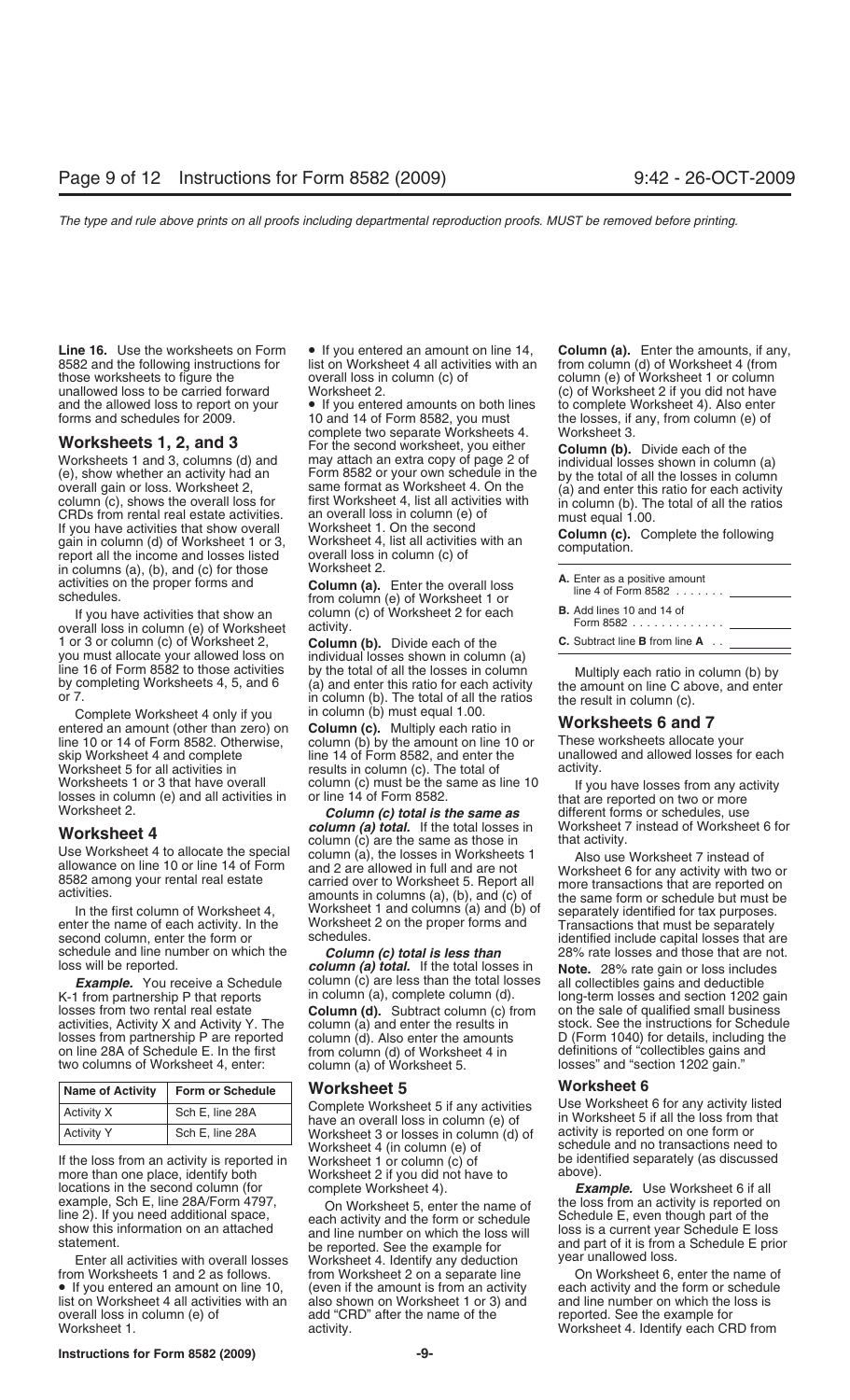See the forms and schedules listed<br>
under *How To Report Allowed Losses*<br>
on page 11. Also, see Pub. 925 for an<br>
extensive example of how to report<br>
and enter the result in column (b). If line<br>  $\frac{1}{2}$ <br>  $\frac{1}{2}$ <br>  $\frac{1}{$ b, column (a), is more than line 1a,<br>passive income and losses on the column (a), enter -0- in column (b). This worksheet is used to figure the<br>column (c). Divide each of the losses portion of the unallowed loss

reported on two or more different forms must be 1.00.<br>and schedules or on different parts of **Column (d).** Multiply the unallowed loss (\$1,000) and the loss attributable<br>the same form or schedule (for **Column (d).** Multipl different parts of the same form or The amount in column (d) is the unallowed loss for 2009. Keep a record

Only losses that would cause a of this worksheet so you can use the<br>difference in tax liability if they were losses to figure your PAL next year.<br>reported on a different form or schedule<br>or on different parts of the same or on different parts of the same form or column (d) from the loss entered on line  $\frac{$182.50}{9}$ .<br>schedule are kept separate. Those 1a, column (a). This is the allowed loss  $\bullet$  Non-28%-rate loss: .75 x \$3,130 = forms, s

entry in Schedule D, Part I or Part II, for or Worksheet 3. • • • Non-28%-rate loss:<br>.each transaction reported See the **Frample of Schedule D (Form** \$2,347.50 = \$652.50

*Activity II* and ine above each line 1a (for example, and the dotted and schedules listed above each line 1a (for example, *Activity II* and the *Activity II* and er *How To Report Allowed Losses*<br> *Activity II* and the Schedule D, line 12, to report a 28% A current year collectibles loss (a on page 11. Also, see Pub. 925 for an rate loss from a partnership). 28% rate loss) of \$230 and net income extensive example of how to report

loss plus any prior year unallowed loss 1040).

Worksheet 5 on a separate line and from the activity that is reported on the *Worksheet 3* add "CRD" after the name of the same form or, in the case of Schedule

From column (c) of Worksheet 2.<br> **Column (a)** Column (a) Column (a) Column (a) Column (b). For each activity entered on the same form or schedule (or on<br>
in Worksheet 5. oner the amount from the model of the same part of

and enter the result in column (b). If line

**Column (c).** Divide each of the losses portion of the unallowed loss<br> **Worksheet 7**<br>
Use Worksheet 7 for any activity listed column (b) by the total of attributable to the 28% rate loss and<br>
in Worksheet 5 that has losses

example, 28% rate and non-28%-rate loss for this activity, found in Worksheet to the non-28%-rate loss (\$3,000) are<br>capital losses reported on Schedule D) 5, column (c), by each ratio in column separate entries in Workshee capital losses reported on Schedule D). 5, column (c), by each ratio in column separate entries in Worksheet 7. The<br>Worksheet 7 allocates the allowed and (c) of Worksheet 7. If -0- is entered in ratio of each loss to the t Worksheet 7 allocates the allowed and (b) of Worksheet 7. If -0- is entered in ratio of each loss to the total of the t<br>unallowed loss for the activity and column (b) of Worksheet 7, also enter losses is figured as follows From the activity and unallowed loss for the activity and unallowed loss for the activity and  $-0$ - for that form or schedule in column  $\frac{4,000}{4,000} = .25. \frac{4,000}{4,000} = .75. \frac{4,000}{4,000} = .75. \frac{4}{3,000} = .75. \frac{4}{3,0$ 

schedule) used to report the losses. unallowed loss for 2009. Keep a record column (c) of Worksheet 5 (\$3,130).

forms, schedules, and parts are: for 2009 to enter on the forms or \$2,347.50.<br>● Schedules C, E, and F. schedules. The forms and schedules Allowed losses for Activity I: Schedule D (Parts I and II (28% rate you use must sh • Schedule D (Parts I and II (28% rate you use must show the losses from this Allowed losses for Activity i:<br>losses and non-28%-rate losses)). column and the income, if any, for that • 28% rate loss: \$1,000 – \$782.50 =<br>No Note. You must make a separate activity from column (a) of Worksheet 1  $\frac{$217.50}{\bullet}$  Non-28%-rate loss: \$3,000 -

28% rate loss) of \$230 and net income extensive example of how to report of \$1.100 from Schedule E (Form sassive income and losses on the **Line 1a, column (a).** Enter the net of \$1,100 from Schedule E (Form passive income and loss plus any prior vear unallowed loss 1040).

activity.<br>
D and Form 4797, the same part. Activity I has an overall loss of<br>
Column (a) For each activity entered If you have a Sabodule D 38% rate \$4,000 (current year long-term capital **Column (a).** For each activity entered<br>
in Worksheet 6, enter the net loss plus<br>
the prior year unallowed loss for the<br>
activity. Figure this amount by adding<br>
the losses in columns (b) and (c) of<br>
the losses in columns

different forms or schedules (or  $\frac{(d)}{d}$ .<br>different parts of the same form or The amount in column (d) is the unallowed loss for Activity I, shown in

- 
- 

each transaction reported. See the **Example of Schedule D (Form** \$2,347.50 = \$652.50.<br>
Instructions for Schedule D (Form **1040) transactions.** The taxpayer had<br>
1040) **the** following Schedule D (Form 1040)<br>
Forms 4684 (Sec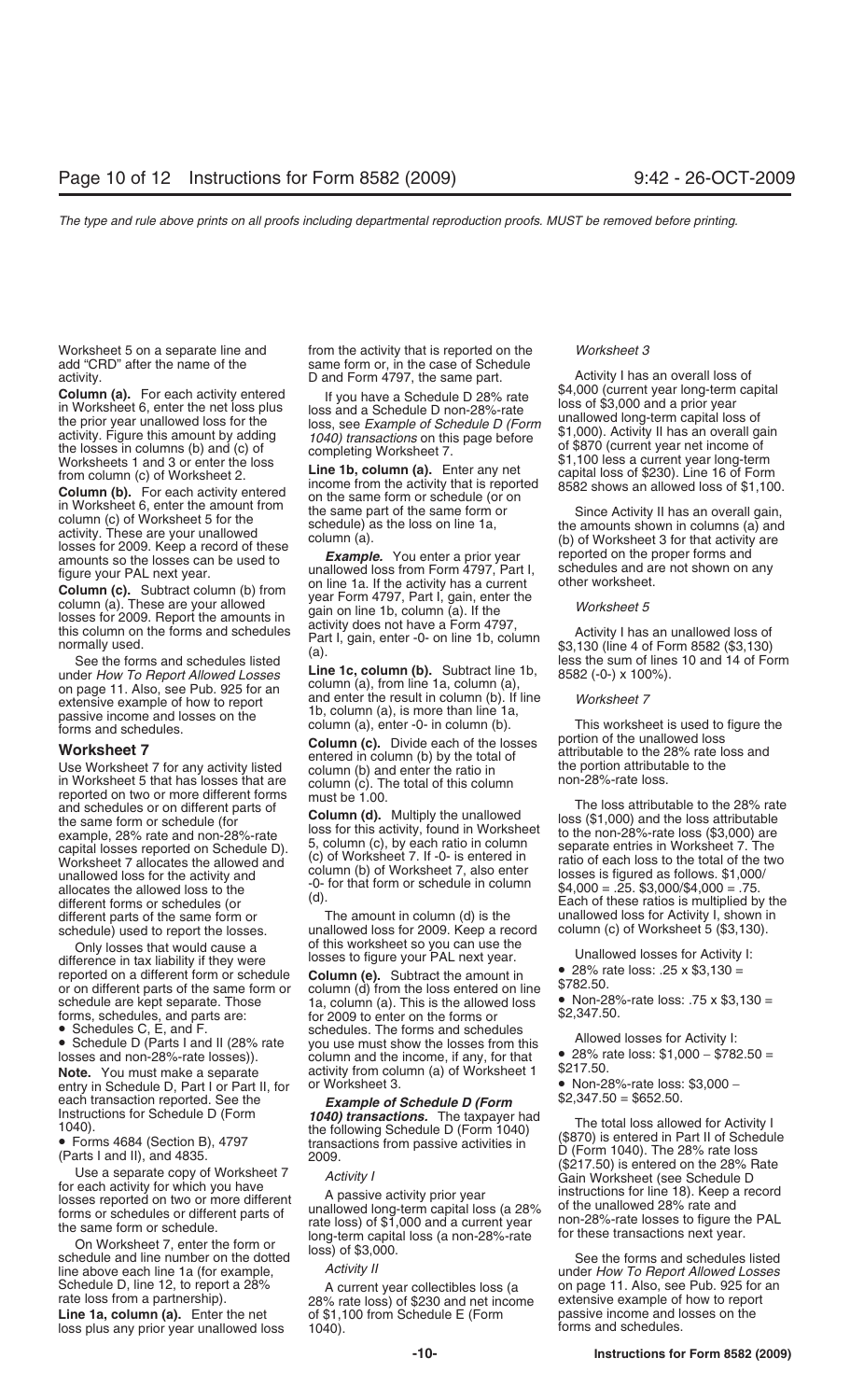losses in columns (b) and (c) of the entry space, you enter "PAL."<br>Worksheets 1 and 3 and all the See Schedule D and Form 4797<br>deductions in columns (a) and (b) of See Schedule D and Form 4797 losses must be reported on th deductions in columns (a) and (b) of activity. **gain.** Gains and losses from this Worksheet 2 on the forms and **Schedule E, Part I.** Enter the allowed schedules normally used. **Schedule E, Part I.** Enter the allowed

profit for the year and prior year forms and schedules normally used,<br>this case also all the losses in columns unallowed losses will have net profit on and to the left of the entry space, enter this case also, all the losses in columns unallowed losses will have net profit on and to the left of the allowed loss on line 23. "EDPA." all the deductions in columns (a) and The allowed loss on line 23 will include all the deductions in columns (a) and The allowed loss on line 23 will include (b) of Worksheet 2 are allowed in full. the loss allowed to the extent of the net the loss allowed to the extent of the net **Publicly Traded**<br>Report the income and losses in profit. Line 24 of Schedule E will show<br>columns (a), (b), and (c) of Worksheets total profit and line 25 will show total **Partners** columns (a), (b), and (c) of Worksheets total profit and line 25 will show to 1 and 3 and deductions in columns (a) losses allowed (both passive and 1 and 3 and deductions in columns (a) losses allowed (both passive and<br>and (b) of Worksheet 2 on the forms nonpassive). Line 26 will show the total are traded on an established securities<br>and schedules normally used. The p

**are the same amount.** In this case, all the losses in columns (b) and (c) of Worksheet 1 and all the deductions in as passive income in the appropriate and all the deductions in as passive income in the appropriate and all the deductions in as passive income in the appropriate and all the deduction losses in columns (a), (b), and (c) of Worksheet 6 or 7 in the appropriate registered under the Securities<br>Worksheet 1 and the deductions in column for passive losses. The passive Exchange Act of 1934 or exempted<br>columns (

**Worksheet 6.** The amounts in column reportable on Schedule E, Part II,<br>
(c) of Worksheet 6 are the losses or<br>
deductions allowed for 2009 for the<br>
activities listed in that worksheet.<br>
Report the loss allowed from column

passive loss from the allowed and the the allowed that the existence of a market maker passive loss from the worksheet. To the worksheet. To the left of would provide.<br>
left of the entry space, enter "PAL." the entry space

If the net profit or loss line on your **Schedule D and Form 4797.** If you **Special Instructions for PTPs**

Form 4797 gain of \$2,500 and a prior the entry space, enter "PAL."

**How To Report** year unallowed Schedule C loss of **Entire disposition with an overall**<br>\$6,000. The loss allowed for 2009 is **loss.** If you made an entire disposition<br>**Allowed Losses** \$6,000. You enter a net loss of \$1,000

the income and losses in columns (a), passive gains and losses from the sale<br>
(b), and (c) of Worksheets 1 and 3 and of assets or of an interest in a passive **Entire disposition with an overall**<br>
deductions in columns (a)

loss from the worksheet on line 23 of that the gains might offset other PALs. Line 16 is the same as the total of Schedule E. An activity that has net **Report all the gains and losses on the same as the total of** Schedule E. An activity that has net Report all the gains and losses on the vear and pr

**Columns (a) and (c) of Worksheet 4 Schedule E, Parts II and III.** Any net secondary market (or its substantial are the same amount. In this case, all income shown on your Schedule K-1 equivalent). that is passive income must be entered columns (a) and (b) of Worksheet 2 are<br>allowed in full. Report the income and<br>losses in columns (a), (b), and (c) of Worksheet 6 or 7 in the appropriate integrate the Securities<br>losses in columns (a), (b), and (c) of Works columns (a) and (b) of Worksheet 2 on losses allowed include the loss allowed from registration because of the limited<br>the forms and schedules normally used. to the extent of any net income from the volume of transactions.

of Worksheet 6 and the income, if any, See *Schedule D and Form 4797* brokers or dealers, who are making a for that activity from column (a) of instructions below if you also had market in the interest.<br>Worksheet 1 or 3, o passive gains or losses from the sale of schedule normally used. assets or of an interest in a passive The substantial equivalent of a<br>Activity activity activity

Form or schedule shows net profit for<br>the year, reduce the net profit by the<br>allowed loss from Worksheet 6 or 7,<br>and enter the result on the net profit or<br>loss line.<br>Schedule D or Form 4797. Identify the<br>Schedule D or Form **Example.** Schedule C shows net gain as "FPA." Enter any allowed from passive activities of the same profit for the year of \$5,000 from a losses for Schedule D or Form 4797 on PTP. The special allowance (including losses for Schedule D or Form 4797 on PTP. The special allowance (including the appropriate line, and to the left of CRDs) for rental real estate activities passive activity. The activity also has a the appropriate line, and to the left of CRDs) for rental real estate activities<br>Form 4797 gain of \$2,500 and a prior the entry space, enter "PAL." does not apply to PALs from a PT

\$6,000. You enter a net loss of \$1,000 of your interest in a passive activity and<br>on line 31 of Schedule C (the \$5,000 that activity had an overall loss, none of **Line 4 is income.** If line 4 of Form the profit for the year less the \$6,000 the gains, if any, or losses were<br>8582 shows net income or zero, all the loss allowed for the year). To the left of the gains, if any, or losses

and profit of loss.<br>**Schedule E, Parts II and III.** Any net secondary market (or its substantia

Losses allowed in column (e) of<br>
Worksheet 7. The amounts in column Form 4684, Section B. Any passive<br>
(e) of whorksheet 7. The amounts in column Form 4684, Section B. Any passive<br>
(e) of Worksheet 7 are the losses or Form